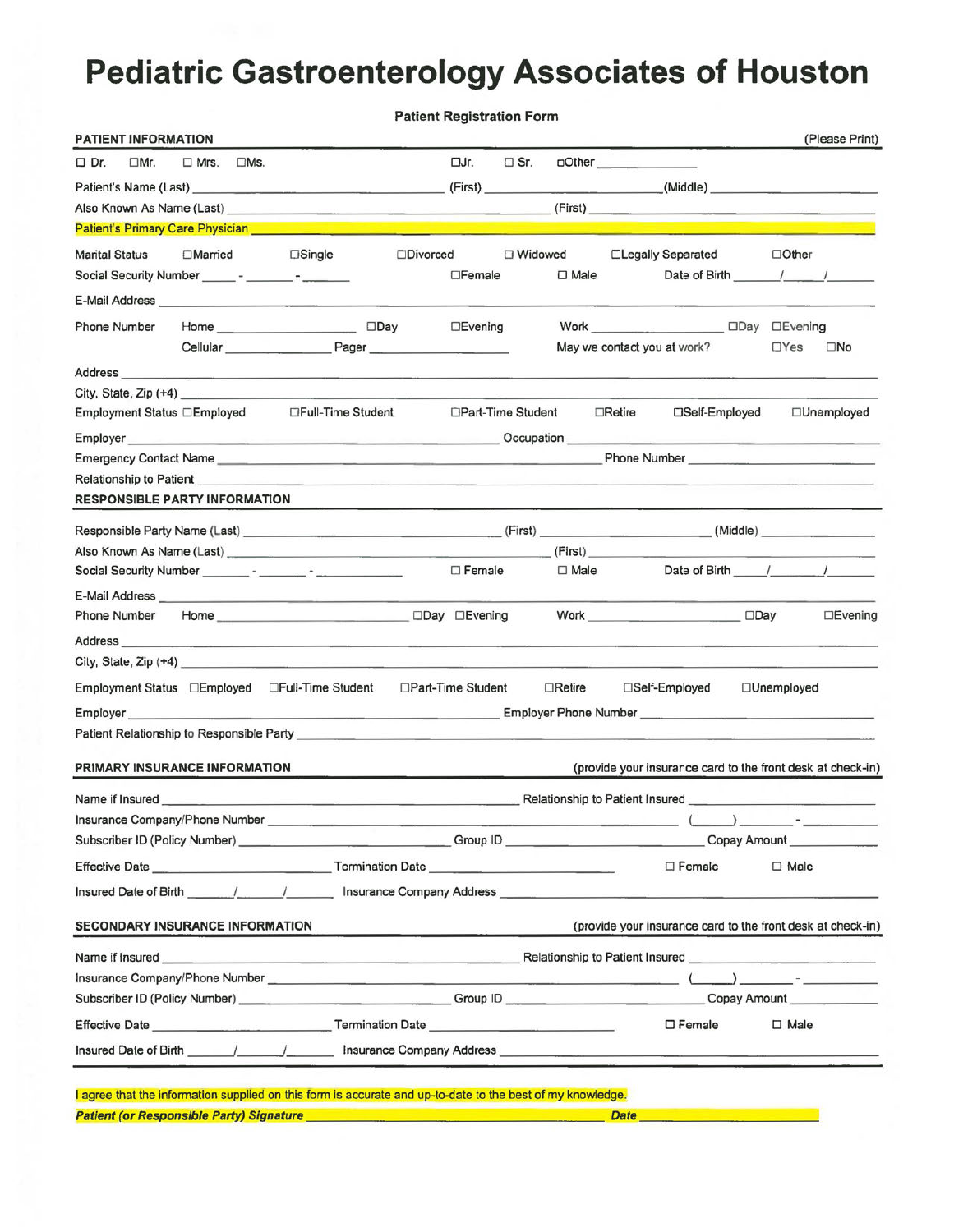| PEDIATRIC GASTROENTEROLOGY ASSOCIATES OF HOUSTON<br><b>Health History Questionnaire</b>                                 |               |                      |  |  |  |  |  |  |
|-------------------------------------------------------------------------------------------------------------------------|---------------|----------------------|--|--|--|--|--|--|
| All questions contained in this questionnaire are strictly confidential<br>and will become part of your medical record. |               |                      |  |  |  |  |  |  |
| Child's Name (Last, First, M L):<br>$\Box$ M $\Box$ F<br>DOB:                                                           |               |                      |  |  |  |  |  |  |
| Mother/Guardian:<br>Father/Guardian:                                                                                    |               |                      |  |  |  |  |  |  |
| Family doctor (or referring physician):                                                                                 |               |                      |  |  |  |  |  |  |
| PLEASE CHECK BOX FOR ANY ALLERGIES & LIST ALLERGIES (Food or Medications):                                              |               |                      |  |  |  |  |  |  |
| PLEASE CHECK BOX IF THERE ARE NO KNOWN ALLERGIES.                                                                       |               |                      |  |  |  |  |  |  |
| Are the child's vaccinations up to date? _____ YES _____ NO<br>If no, please list which are not and why:                |               |                      |  |  |  |  |  |  |
| <b>BIRTH HISTORY</b>                                                                                                    |               |                      |  |  |  |  |  |  |
| Birth weight: Was child born full term (40 weeks)? NES NO If "NO", how many weeks early?                                |               |                      |  |  |  |  |  |  |
| (Circle one) Was child a C-Section or Vaginal delivery? If C-Section, why?                                              |               |                      |  |  |  |  |  |  |
| List any previously diagnosed medical problems (if so, list by whom)                                                    |               |                      |  |  |  |  |  |  |
|                                                                                                                         |               |                      |  |  |  |  |  |  |
|                                                                                                                         |               |                      |  |  |  |  |  |  |
| PLEASE CHECK "YES" OR "NO" FOR PAST AND PRESENT MEDICAL HISTORY<br>Has your child had any recent fever or weight loss?  |               |                      |  |  |  |  |  |  |
| If yes, please explain                                                                                                  | □<br>Yes      | □<br>No              |  |  |  |  |  |  |
| Does your child have any eye problems?<br>If yes, please explain                                                        | ⊔<br>Yes      | ப<br>No              |  |  |  |  |  |  |
| Does your child have any ear, nose or throat problems?<br>If yes, please explain                                        | □<br>Yes      | LΙ<br>No             |  |  |  |  |  |  |
| Does your child have any respiratory problems?<br>If yes, please explain                                                | □<br>Yes      | ⊔<br>No              |  |  |  |  |  |  |
| Does your child have any heart problems?<br>If yes, please explain                                                      | Yes<br>ப      | No<br>ப              |  |  |  |  |  |  |
| Does your child have any stomach or bowel problems?                                                                     | □<br>Yes      | No<br>$\Box$         |  |  |  |  |  |  |
| If yes, please explain<br>Does your child have any bone or join problems?                                               | □<br>Yes      | □<br>No              |  |  |  |  |  |  |
| If yes, please explain<br>Does your child have any nerve problems?                                                      | □<br>Yes      | No<br>ப              |  |  |  |  |  |  |
| If yes, please explain<br>Does your child have any skin disorders or problems?                                          |               |                      |  |  |  |  |  |  |
| If yes, please explain<br>Does your child have any bone or bleeding disorders or problems?                              | $\Box$<br>Yes | $\Box$<br>No         |  |  |  |  |  |  |
| If yes, please explain                                                                                                  | Yes           | No<br>ш              |  |  |  |  |  |  |
| Does your child have any endocrine problems?<br>If yes, please explain                                                  | □.<br>Yes     | No<br>□              |  |  |  |  |  |  |
| Does your child have any emotional or developmental problems/disorders?<br>If yes, please explain                       | $\Box$ Yes    | □<br>No              |  |  |  |  |  |  |
| Does your child have any OTHER medical problems not listed?<br>If yes, please explain                                   | □<br>Yes      | No<br>ப              |  |  |  |  |  |  |
| Has your child ever been HOSPITALIZED?<br>If yes, please explain                                                        | $\Box$<br>Yes | □<br>No              |  |  |  |  |  |  |
| Has your child ever had any prior SURGERIES?<br>If yes, please explain                                                  | □<br>Yes      | □<br>N <sub>0</sub>  |  |  |  |  |  |  |
| <b>SOCIAL HISTORY</b>                                                                                                   |               |                      |  |  |  |  |  |  |
| Who is the LEGAL Guardian/Parent(s) of this child?<br>Relationship(s) to child                                          |               |                      |  |  |  |  |  |  |
| Is the child adopted or in foster care?                                                                                 | Yes<br>□      | No<br>□              |  |  |  |  |  |  |
| Are there pets in the home?<br>If yes, please list                                                                      | □<br>Yes      | $\Box$<br>No         |  |  |  |  |  |  |
| Does anyone in the house smoke?                                                                                         | □<br>Yes      | No<br>□              |  |  |  |  |  |  |
| If yes, who and how often?<br>Type of home: APARTMENT<br><b>HOUSE</b><br><b>MOBILE HOME</b><br><b>OTHER</b>             |               |                      |  |  |  |  |  |  |
|                                                                                                                         |               |                      |  |  |  |  |  |  |
| Page 1                                                                                                                  |               | (physician initials) |  |  |  |  |  |  |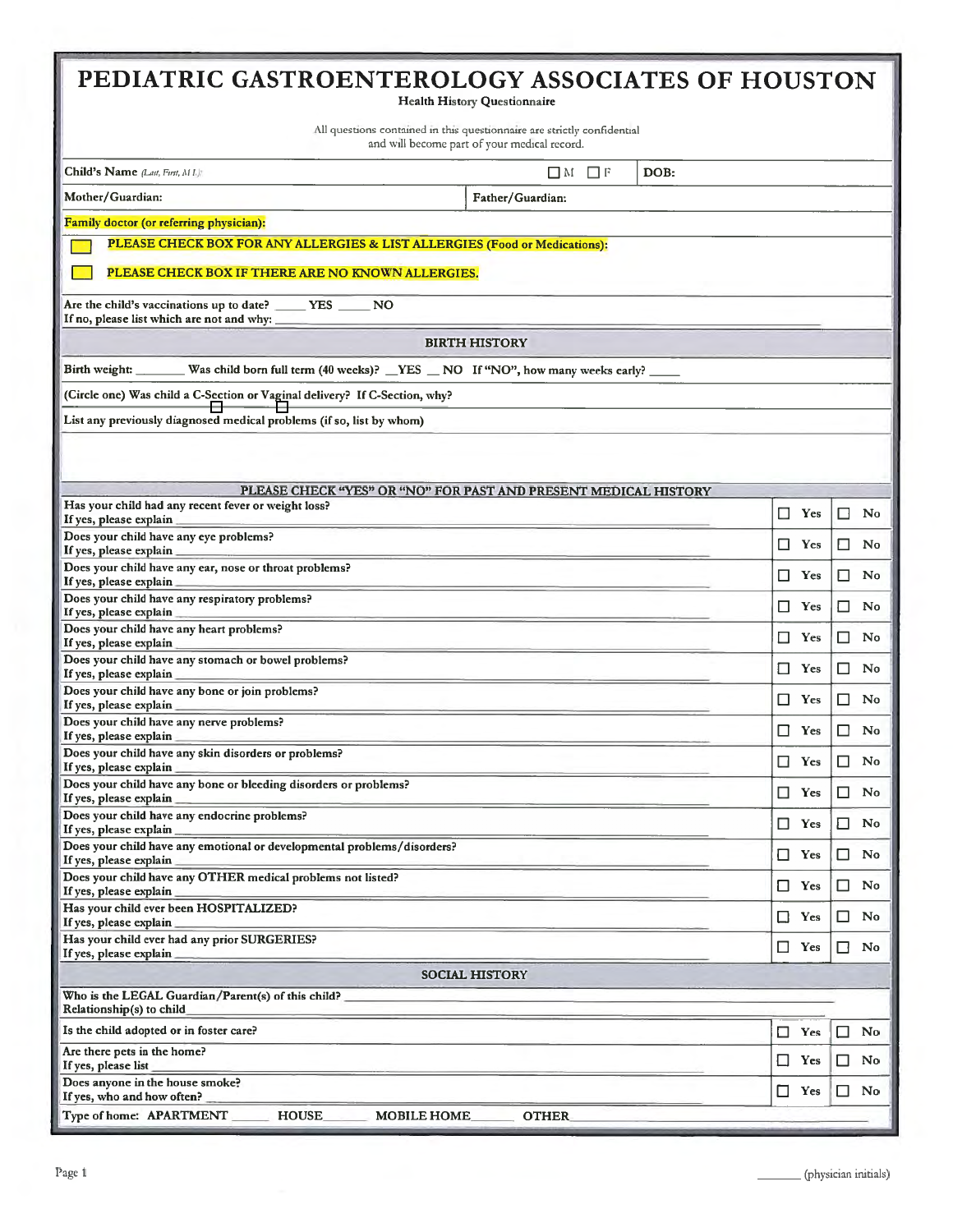|                                                                                                       |                                                 |                                                                  | List the child's prescribed drugs and over-the-counter drugs (if "none" leave blank) |                                |                      |            |                             |              |              |  |  |
|-------------------------------------------------------------------------------------------------------|-------------------------------------------------|------------------------------------------------------------------|--------------------------------------------------------------------------------------|--------------------------------|----------------------|------------|-----------------------------|--------------|--------------|--|--|
| Name                                                                                                  |                                                 |                                                                  | Strength                                                                             |                                |                      |            | <b>Frequency Taken</b>      |              |              |  |  |
|                                                                                                       |                                                 |                                                                  |                                                                                      |                                |                      |            |                             |              |              |  |  |
|                                                                                                       |                                                 |                                                                  |                                                                                      |                                |                      |            |                             |              |              |  |  |
|                                                                                                       |                                                 |                                                                  |                                                                                      |                                |                      |            |                             |              |              |  |  |
|                                                                                                       |                                                 |                                                                  |                                                                                      |                                |                      |            |                             |              |              |  |  |
|                                                                                                       |                                                 |                                                                  |                                                                                      | <b>FAMILY HEALTH HISTORY</b>   |                      |            |                             |              |              |  |  |
|                                                                                                       | <b>AGE</b>                                      |                                                                  | SIGNIFICANT HEALTH PROBLEMS                                                          |                                |                      | <b>AGE</b> | SIGNIFICANT HEALTH PROBLEMS |              |              |  |  |
| Father                                                                                                |                                                 |                                                                  |                                                                                      | Children                       | $\Box$ M<br>$\Box$ F |            |                             |              |              |  |  |
| Mother                                                                                                |                                                 |                                                                  |                                                                                      |                                | $\Box M$<br>$\Box F$ |            |                             |              |              |  |  |
|                                                                                                       | $\Box$ M<br>$\Box$ F                            |                                                                  |                                                                                      | Grandmother<br><b>Maternal</b> |                      |            |                             |              |              |  |  |
| <b>Siblings</b>                                                                                       | $\Box$ M<br>$\Box$ F                            |                                                                  |                                                                                      | Grandfather<br><b>Maternal</b> |                      |            |                             |              |              |  |  |
|                                                                                                       | $\Box$ M<br>$\Box$ F                            |                                                                  |                                                                                      | Grandmother<br>Paternal        |                      |            |                             |              |              |  |  |
|                                                                                                       | $\Box$ M<br>$\Box$ F                            |                                                                  |                                                                                      | Grandfather<br>Paternal        |                      |            |                             |              |              |  |  |
|                                                                                                       | Any family members with bleeding disorders?     |                                                                  |                                                                                      |                                |                      |            | П<br>Yes                    | П<br>No      |              |  |  |
| If yes, type of disorder and relation to child:<br>Any family members with anesthesia problems?       |                                                 |                                                                  |                                                                                      |                                |                      |            |                             |              |              |  |  |
| If yes, type of disorder and relation to child:                                                       |                                                 |                                                                  |                                                                                      |                                |                      |            |                             | □<br>Yes     | П<br>No      |  |  |
| Any family members with kidney problems?                                                              |                                                 |                                                                  |                                                                                      |                                |                      |            |                             | □<br>Yes     | □<br>No      |  |  |
| If yes, type of disorder and relation to child:                                                       |                                                 |                                                                  |                                                                                      |                                |                      |            |                             |              |              |  |  |
| Any family members with heart disease?<br>If yes, type of disorder and relation to child:             |                                                 |                                                                  |                                                                                      |                                |                      |            |                             | □<br>Yes     | No<br>ΙI     |  |  |
|                                                                                                       |                                                 | Any family members with thyroid disease or problems?             |                                                                                      |                                |                      |            |                             |              |              |  |  |
| If yes, type of disorder and relation to child:                                                       |                                                 |                                                                  |                                                                                      |                                |                      |            |                             | □<br>Yes     | □<br>No      |  |  |
| Any family members with diabetes?                                                                     |                                                 |                                                                  |                                                                                      |                                |                      |            | □<br>Yes                    | No<br>$\Box$ |              |  |  |
| If yes, type of disorder and relation to child:                                                       |                                                 |                                                                  |                                                                                      |                                |                      |            |                             |              |              |  |  |
| Any family members with cancer?                                                                       |                                                 |                                                                  |                                                                                      |                                |                      |            | □<br>Yes                    | П<br>No      |              |  |  |
| If yes, type of disorder and relation to child:<br>Any family members with lung/respiratory problems? |                                                 |                                                                  |                                                                                      |                                |                      |            |                             |              |              |  |  |
| If yes, type of disorder and relation to child:                                                       |                                                 |                                                                  |                                                                                      |                                |                      |            |                             | П<br>Yes     | П<br>No      |  |  |
|                                                                                                       |                                                 | Any family members with gastrointestinal disease?                |                                                                                      |                                |                      |            |                             |              |              |  |  |
| If yes, type of disorder and relation to child:                                                       |                                                 |                                                                  |                                                                                      |                                |                      |            |                             | Yes<br>□     | $\Box$<br>No |  |  |
| If yes, type of disorder and relation to child:                                                       |                                                 | Any family members with musculoskeletal, bone, or joint disease? |                                                                                      |                                |                      |            |                             | □<br>Yes     | П<br>No      |  |  |
| Any family members with psychiatric disorders?                                                        |                                                 |                                                                  |                                                                                      |                                |                      |            |                             | П<br>Yes     | No<br>H      |  |  |
|                                                                                                       | If yes, type of disorder and relation to child: |                                                                  |                                                                                      |                                |                      |            |                             |              |              |  |  |

Signature of person completing this form/relationship to patient Date Reviewed by provider Date Date Date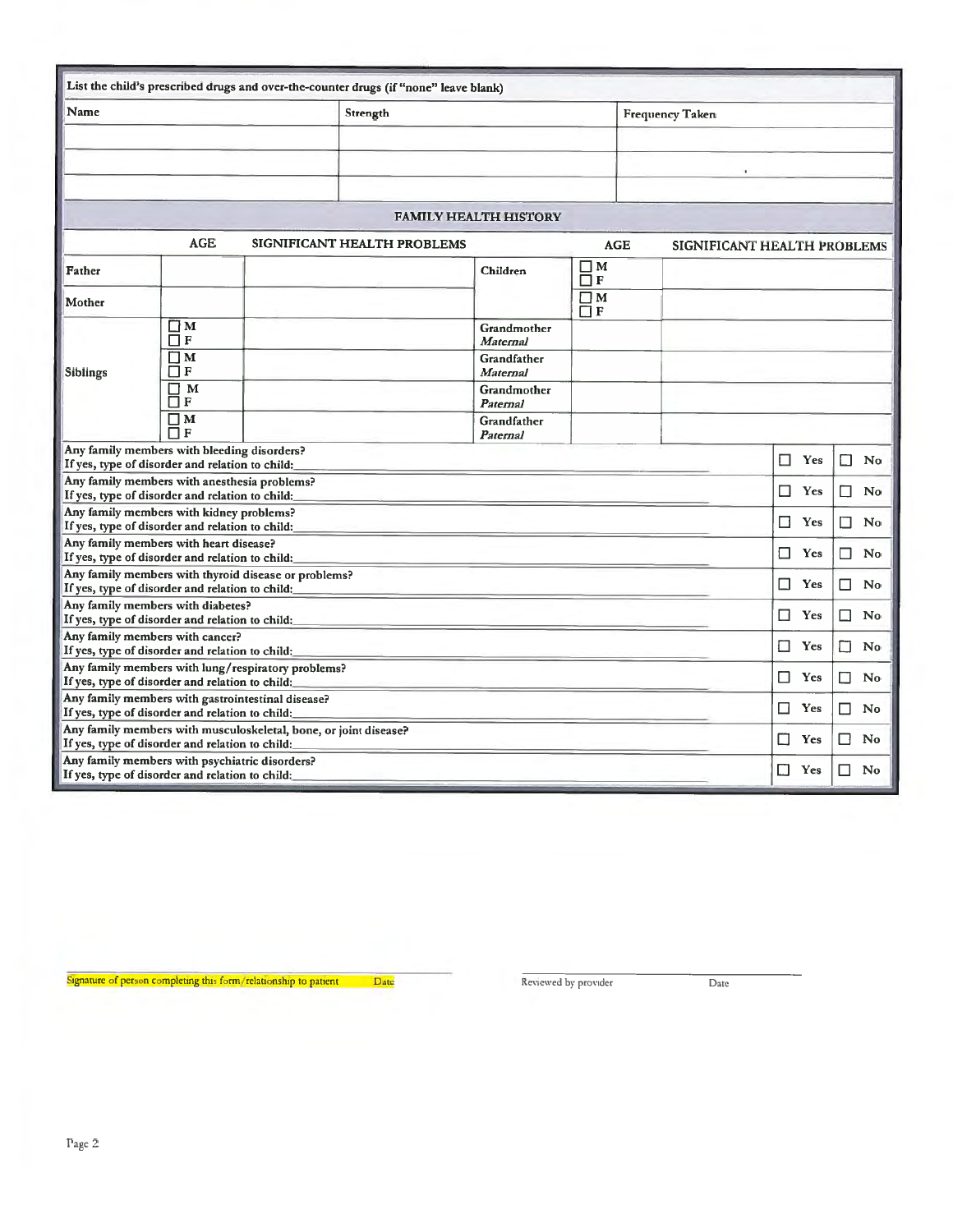PATIENT HIPAA ACKNOWLEDGMENT AND COSNET FORM

| <b>Patient Name:</b> |  |       |  |  |      |  |
|----------------------|--|-------|--|--|------|--|
|                      |  | _____ |  |  | ---- |  |
|                      |  |       |  |  |      |  |

Date of Birth:

 payment, healthcare operations and other described and permitted uses and disclosures, I understand that I may contact the electronically by the Provider and/or the Provider's business associates. To the extent permitted by law, I consent to the use and disclosure of my information for the purposes described in the practice's Notice of Privacy Practices. \_\_\_\_\_\_ (Patient initials) **Notice of Privacy Practices.** I acknowledge that I have received the practice's Notice of Privacy Practices, which describes the ways in which the practice may use and disclose my healthcare information for its treatment, Privacy Officer designated on the notice if I have a question or complaint. I understand that this information may be disclosed

 operations. \_\_\_\_\_\_ (Patient initials) **Release of Information.** I hereby permit practice and the physicians or other health professionals involved in the inpatient or outpatient care to release healthcare information for purposes of treatment, payment, or healthcare

- Healthcare information regarding a prior admission(s) at other HCA affiliated facilities may be made available to subsequent HCA-affiliated admitting facilities to coordinate Patient care or for case management purposes. Healthcare information may questions, or for any other purpose related to benefit payment. Healthcare information may also be released to my employer's designee when the services delivered are related to a claim under worker's compensation. be released to any person or entity liable for payment on the Patient's behalf in order to verify coverage or payment
- payment of a Medicaid claim. This information may include, without limitation, history and physical, emergency records, psychiatric reports, drug and alcohol treatment and discharge summary. If I am covered by Medicare or Medicaid, I authorize the release of healthcare information to the Social Security Administration or its intermediaries or carriers for payment of a Medicare claim or to the appropriate state agency for laboratory reports, operative reports, physician progress notes, nurse's notes, consultations, psychological and/or
- comparing my information for quality improvement purposes; and such other purposes as may be permitted by law. I understand that this facility may be a member of one or more such organizations. This consent specifically includes and AIDS. Federal and state laws may permit this facility to participate in organizations with other healthcare providers, insurers, and/or other health care industry participants and their subcontractors in order for these individuals and entities to share my health information with one another to accomplish goals that may include but not be limited to: improving the accuracy and increasing the availability of my health records; decreasing the time needed to access my information; aggregating and information concerning psychological conditions, psychiatric conditions, intellectual disability conditions, genetic information, chemical dependency conditions and/or infectious diseases including, but not limited to, blood borne diseases, such as HIV **PEDIATRIC GASTROENTEROLOGY ASSOCIATES OF HOUSTON**<br>
PARK Nemet<br>
Park Nemet<br>
Distributed Philadel According Distributed Philadel Basebase Control Control Control Control Control Control Control Control Control Control Contr

### **Disclosures to Friends and/or Family Members DO YOU WANT TO DESIGNATE A FAMILY MEMBER OR OTHER INDIVIDUAL WITH WHOM THE PROVIDER MAY DISCUSS YOUR MEDICAL CONDITION? IF YES, WHOM?"**

I give permission for my Protected Health Information to be disclosed for purposes of communicating results, findings and care decisions to the family members and others listed below:

|    | Name | Relationship | <b>Contact Number</b> |
|----|------|--------------|-----------------------|
| 1: |      |              |                       |
| 2: |      |              |                       |
| 3: |      |              |                       |

Patient may revoke or modify this specific authorization and that revocation or modification must be in writing.